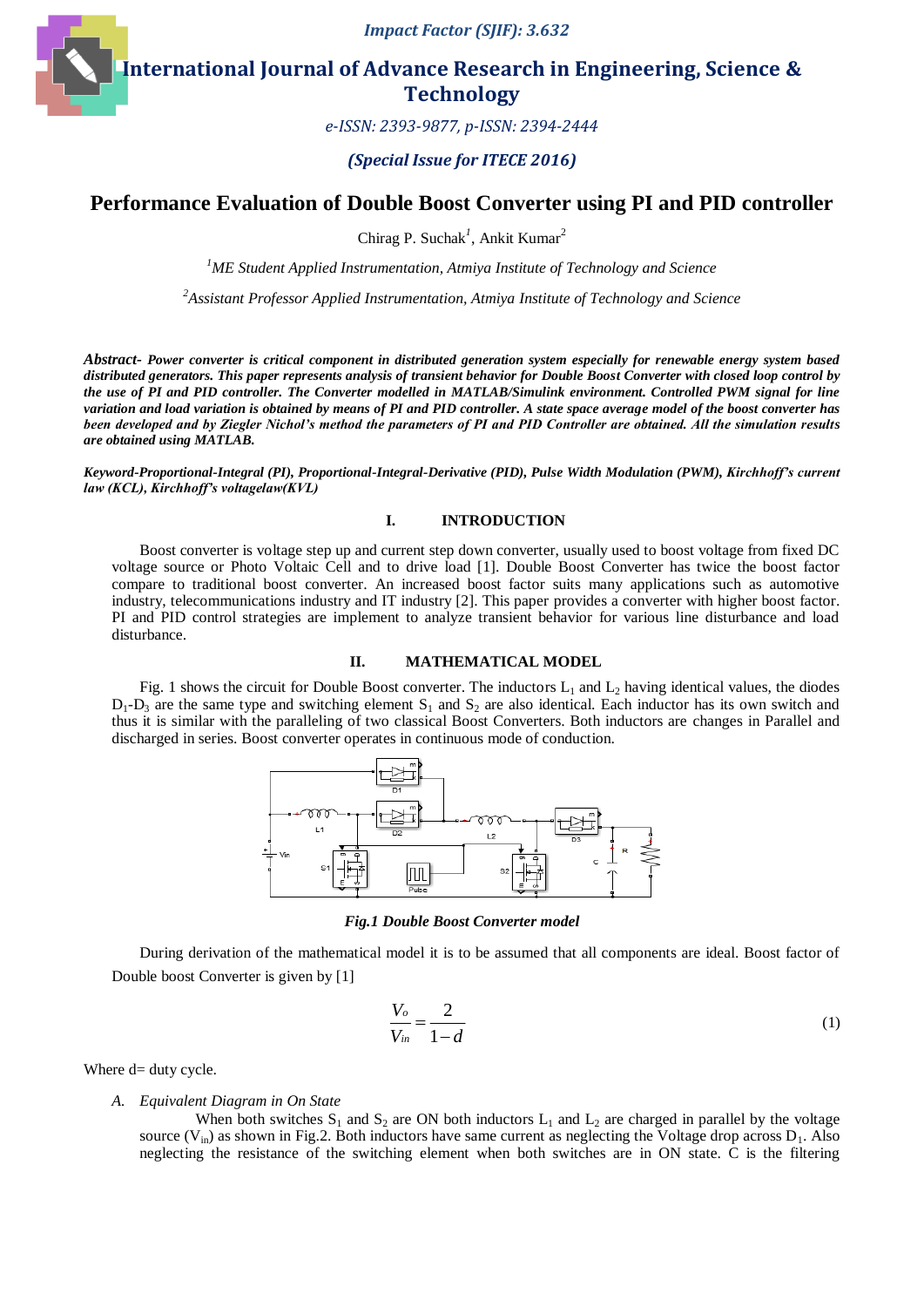capacitor and R is the load resistance. The value of both inductors are identical so the resultant inductance will be L/2.



### *Fig. 2: When both Switches are ON*

(3)

By applying KVL

$$
V_{in} - V_L = 0 \tag{2}
$$

But as,

 $L = \frac{1}{2}$  $V_{L} = \frac{L}{2} \frac{diL}{dt}$ *dt*

By applying KCL at the output side

$$
\frac{Vc}{R} + C\frac{dVc}{dt} = 0 \qquad (4)
$$

Rearranging eq. (2)  $\&$  (4) mathematical model obtained in matrix form as:

$$
\begin{bmatrix} \frac{dI}{dt} \\ \frac{dV}{dt} \\ \frac{dV}{dt} \end{bmatrix} = \begin{bmatrix} 0 & 0 \\ 0 & -\frac{1}{RC} \end{bmatrix} \begin{bmatrix} iL \\ V_O \end{bmatrix} + \begin{bmatrix} \frac{2}{L} \\ 0 \end{bmatrix} Vin
$$
  

$$
Vo = \begin{bmatrix} 0 & 1 \end{bmatrix} \begin{bmatrix} iL \\ V_C \end{bmatrix}
$$
  

$$
AI = \begin{bmatrix} 0 & 0 \\ 0 & -\frac{1}{RC} \end{bmatrix} \quad B1 = \begin{bmatrix} \frac{2}{L} \\ 0 \end{bmatrix} \quad (5)
$$

 $C1 = [0 \t1] D1 = [0 \t0] (6)$ 

### *B. Equivalent Diagram in OFF State*

When both switches S1 and S2 are OFF both inductors L1 and L2 are discharged in series as shown in Fig. 3. As both inductors are in series the resultant inductor will be 2*L* .



*Fig. 3: When both Switches are OFF*

By applying KVL

 $VL = Vin - Vo(7)$ 

But,

$$
VL = 2L \frac{diL}{dt} (8)
$$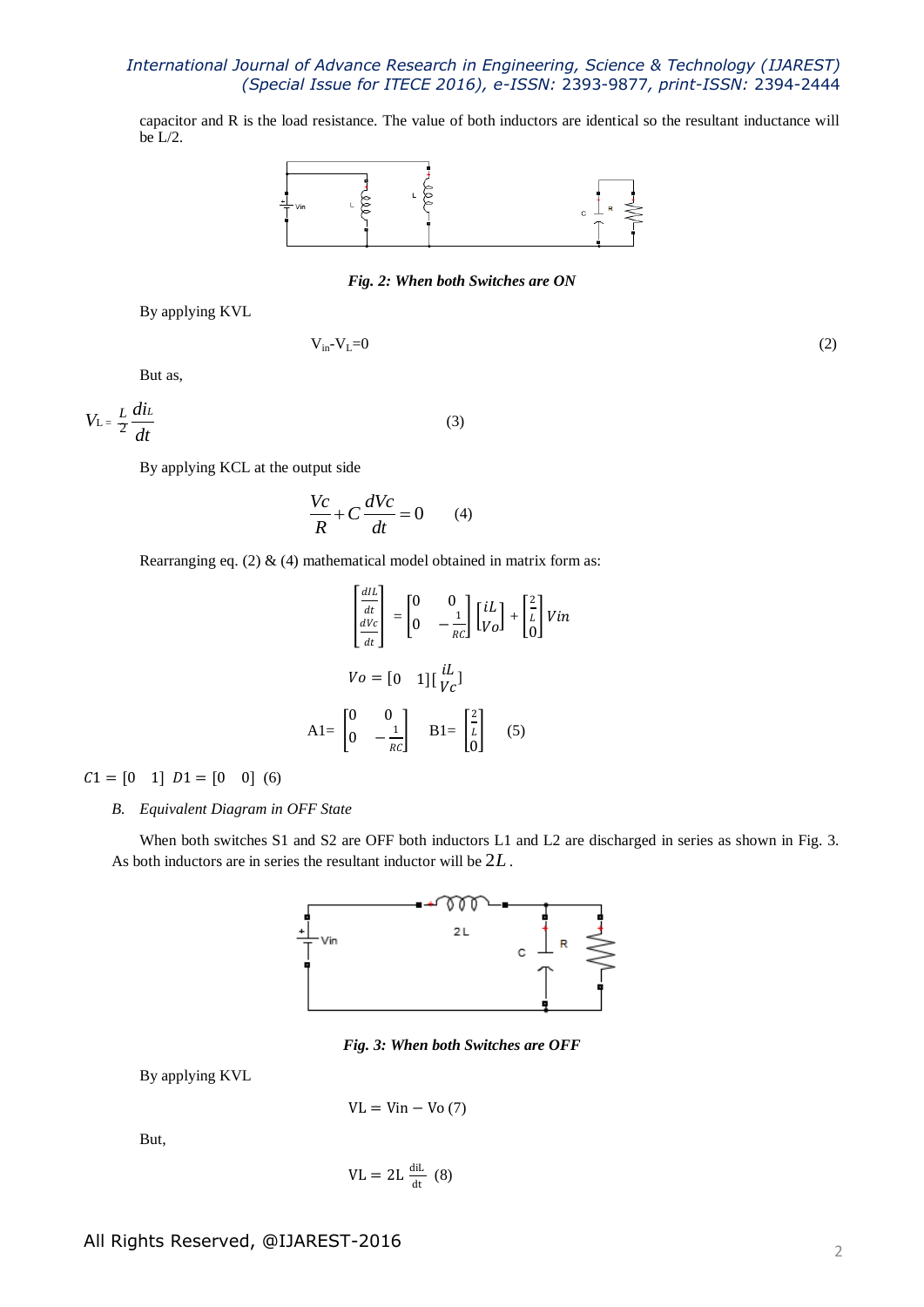$$
\frac{d i L}{d t} = -\frac{1}{2L} V_0 + \frac{1}{2L} V_{11} (9)
$$

By applying KCL

$$
iL - \frac{V_o}{R} - C \frac{dV_o}{dt} = 0 \tag{10}
$$

Rearranging eq. (9)  $\&$  (10), model obtained in matrix form as:

$$
\begin{aligned}\n\left|\frac{dI}{dt}\right|_{\frac{dV}{dt}} &= \begin{bmatrix} 0 & -\frac{1}{2L} \\ \frac{1}{2L} & -\frac{1}{RC} \end{bmatrix} \begin{bmatrix} iL \\ V_O \end{bmatrix} + \begin{bmatrix} \frac{1}{2L} \\ 0 \end{bmatrix} Vin \\
A2 &= \begin{bmatrix} 0 & -\frac{1}{2L} \\ \frac{1}{C} & -\frac{1}{RC} \end{bmatrix} \quad B2 = \begin{bmatrix} \frac{1}{2L} \\ 0 \end{bmatrix} \tag{11} \\
C2 &= \begin{bmatrix} 0 & 0 \end{bmatrix} \quad D2 = \begin{bmatrix} 0 & 0 \end{bmatrix} \tag{12}\n\end{aligned}
$$

By using the state space averaging technique the averaged matrices are obtained as:

$$
A = A_1 * d = (1 - d) * A_2
$$
  
\n
$$
B = B_1 * d = (1 - d) * B_2
$$
  
\n
$$
C = C_1 * d = (1 - d) * C_2
$$
  
\n
$$
D = D_1 * d = (1 - d) * D_2
$$

So, the final resultant matrices are

$$
A = \begin{bmatrix} 0 & -\frac{(1-D)}{2L} \\ \frac{(1-D)}{C} & -\frac{1}{RC} \end{bmatrix} B = \begin{bmatrix} \frac{(3D+1)}{2L} \\ 0 \end{bmatrix}
$$
(13)  

$$
C = [0 \quad 1]D = [0 \quad 0]
$$
(14)

The control transfer function for the voltage controlled Double Boost converter is defined as the ratio of output voltage to duty cycle as it is obtained by the formula [2]

$$
\frac{VO(S)}{d(s)} = C * (SI-A)^{-1} * (A1-A2) * X
$$
 (15)

Where  $X = -A^{-1} * B * V_{in}$ 

Transfer function obtained can be utilized to find the  $K_p, K_i$  and  $K_d$  for controller.

#### **III. CONTROLLER PARAMETER TUNING**

As the characteristics of power sources and electrical loads become more widely varied and unpredictable, the control of the power converters that provide the necessary power processing function will play an important role in optimizing performance and maintaining the needed robustness under various operating conditions.

#### *A. Ziegler Nichols Method of Tuning the PI and PID controller*

The Ziegler-Nichols tuning method is a heuristic method of tuning PI and PID controller. It is performed by setting the I (Integral) and D (Derivative) gains to zero. The P (Proportional) gain  $K_p$  is the increased until it reaches the ultimate gain( $K_u$ ), at which the output of the control oscillates with a constant amplitude and the oscillation periods( $P_u$ ) are used to set the P, I and D gains depending on the type of controller.

## *Table1. ZIEGLER NICHOLS METHOD*

| Controller  | Proportional | Integral | Derivative |
|-------------|--------------|----------|------------|
| <b>v</b> ne | Gain (Kp)    | Gain(Ki) | Gain(Kd)   |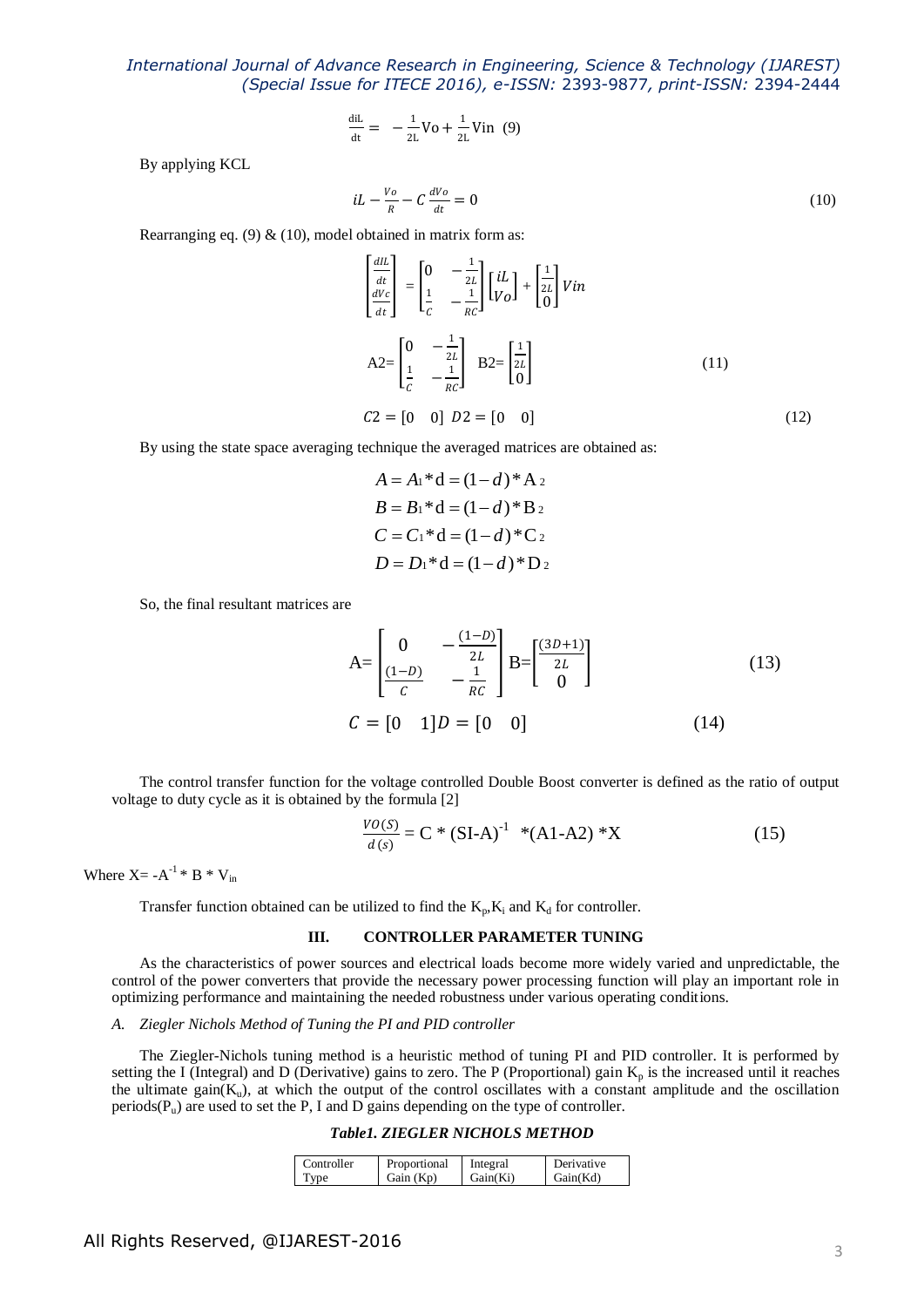| DI |                          | m                  |  |
|----|--------------------------|--------------------|--|
|    | $\overline{\phantom{a}}$ | $\mathbf{r}$<br>-- |  |

Using the above table values of the  $K_p, K_i$  and  $K_d$  for PI and PID can be derived using Ziegler Nichols Method.

*B. Design and Simulation for the Double Boost Converter*

Consider the components values listed in the below table for designing the Double Boost Converter.

| <b>Table 2. DOUBLE BOOST CIRCUIT PARAMETER</b> |  |
|------------------------------------------------|--|
|------------------------------------------------|--|

| <b>Parameter</b>        | <b>Symbol</b> | <b>Value</b> |
|-------------------------|---------------|--------------|
| Input Voltage           | Vin           | 12V D.C.     |
| Output Voltage          | V٥            | 48V D.C.     |
| Input Inductors         | L1.L2         | $100\mu H$   |
| <b>Output Capacitor</b> |               | 10u          |
| <b>Load Resistance</b>  |               | $50\Omega$   |

Using the parameter value listed in above table for the duty cycle  $(d) = 0.5$ , putting the values in equations (14) Linear Time Variant transfer function can be achieved. Fig.4 represents the step response for d=0.5.



Fig.4 Step Response for Double Boost Converter

### *C. PI Close loop Control*

PI control is the simplest control applied for the Double Boost converter. Using the values  $K_p$  and  $K_i$  and creating a close loop for the converter as shown in Fig.5, simulation can be carried out for Line Variation and Load Variation.



*Fig. 5 Close Loop Control for Double Boost Converter*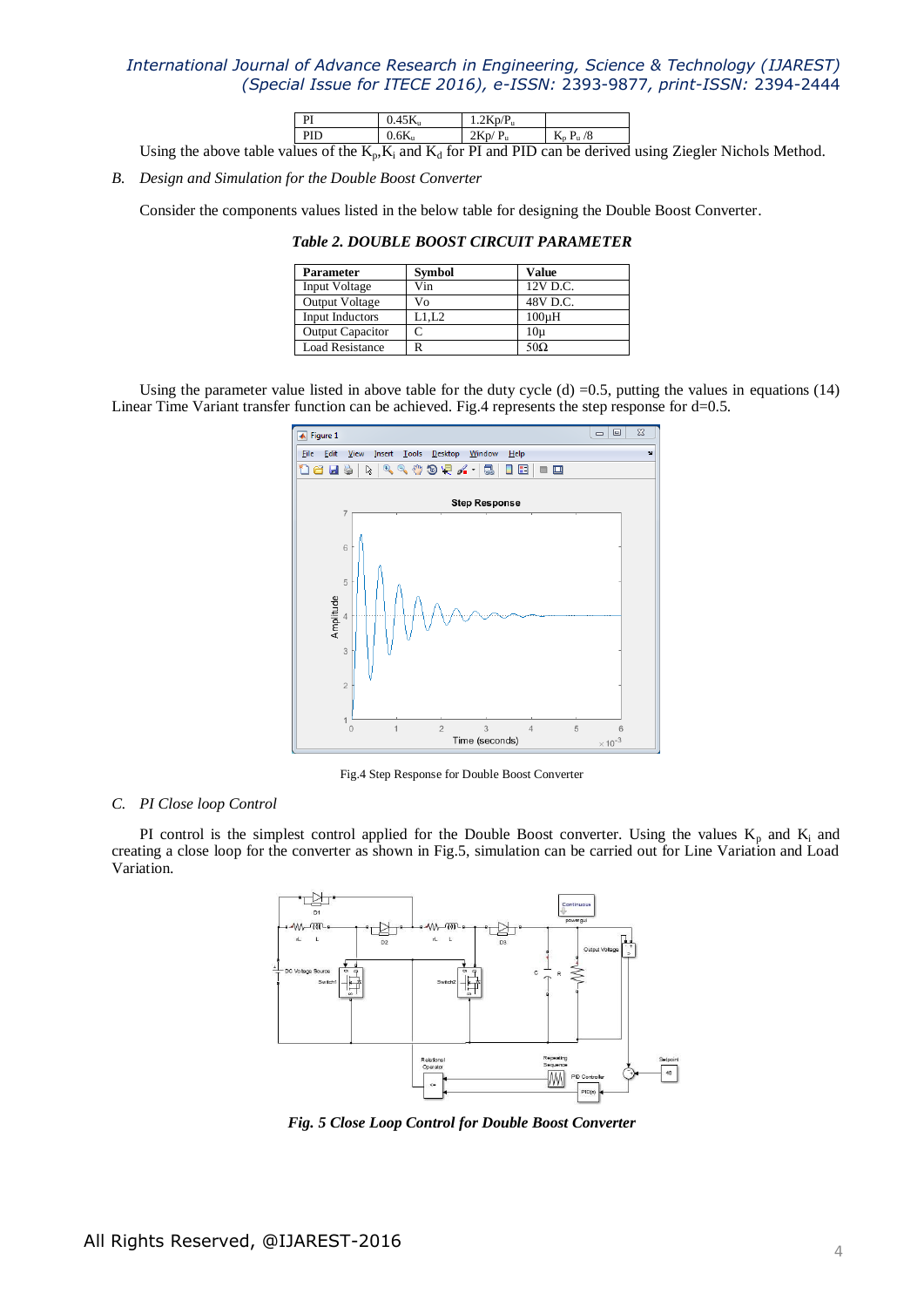In the case of power converter it is generally observed that there is variation at Load side hence it is important that the Output voltage should be maintained near to desired values irrespective to load variation. During the simulation it is assumed that the normal operating input voltage is 12V and normal operating load is 50Ω.

For Double Boost converter set point is arranged at 48V DC. To find out ultimate gain Ku and Oscillation period Pu, first of all Integral gain (I) and Derivative Gain (D) is set to zero and slowly increasing the Proportional gain from zero (0).

The resultant values obtained are: Ku=0.00833 and Pu=0.00295. Hence according to Table I.

| Controller          | Proportional | Integral | Derivative      |
|---------------------|--------------|----------|-----------------|
| $T$ <sub>V</sub> pe | Gain $(Kp)$  | Gain(Ki) | Gain(Kd)        |
| ÞІ                  | 0.00375      | 1.525424 |                 |
|                     | 0.005        | 3.3898   | $1.843x10^{-6}$ |

### *Table 3. PI and PID gains values*

For maintaining output voltage at 48V, PI controller is implemented. Close loop response of circuit using PI controller is varied again load change from  $40\Omega$  to  $60\Omega$  and transient response parameters are observed as shown in Table 4

|                     | $K_p = 0.00375$               | $K_i = 1.5254$ |               |                      |  |
|---------------------|-------------------------------|----------------|---------------|----------------------|--|
|                     | Supply Voltage $V_i = 12V$ DC |                |               |                      |  |
| Load                | Load Current                  | Load Voltage   | Peak          | <b>Settling Time</b> |  |
| <b>Resistance R</b> | (A)                           | $V_0(V)$       | Overshoot (V) | (mS)                 |  |
| $(\Omega)$          |                               |                |               |                      |  |
| 40                  | 1.207                         | 48.262         | 48.997        | 19.981               |  |
| 42                  | 1.145                         | 48.104         | 49.338        | 19.983               |  |
| 44                  | 1.097                         | 48.285         | 49.523        | 19.994               |  |
| 46                  | 1.032                         | 47.464         | 49.700        | 20.001               |  |
| 48                  | 1.003                         | 48.147         | 49.893        | 19.984               |  |
| 50                  | 0.965                         | 48.285         | 50.036        | 19.989               |  |
| 52                  | 0.921                         | 47.943         | 50.202        | 19.971               |  |
| 54                  | 0.890                         | 48.016         | 50.373        | 19.274               |  |
| 56                  | 0.861                         | 48.248         | 50.522        | 19.978               |  |
| 58                  | 0.825                         | 47.901         | 50.689        | 16.387               |  |
| 60                  | 0.800                         | 48.042         | 50.838        | 18.088               |  |

*Table 4. PI Controller for Load Variation*

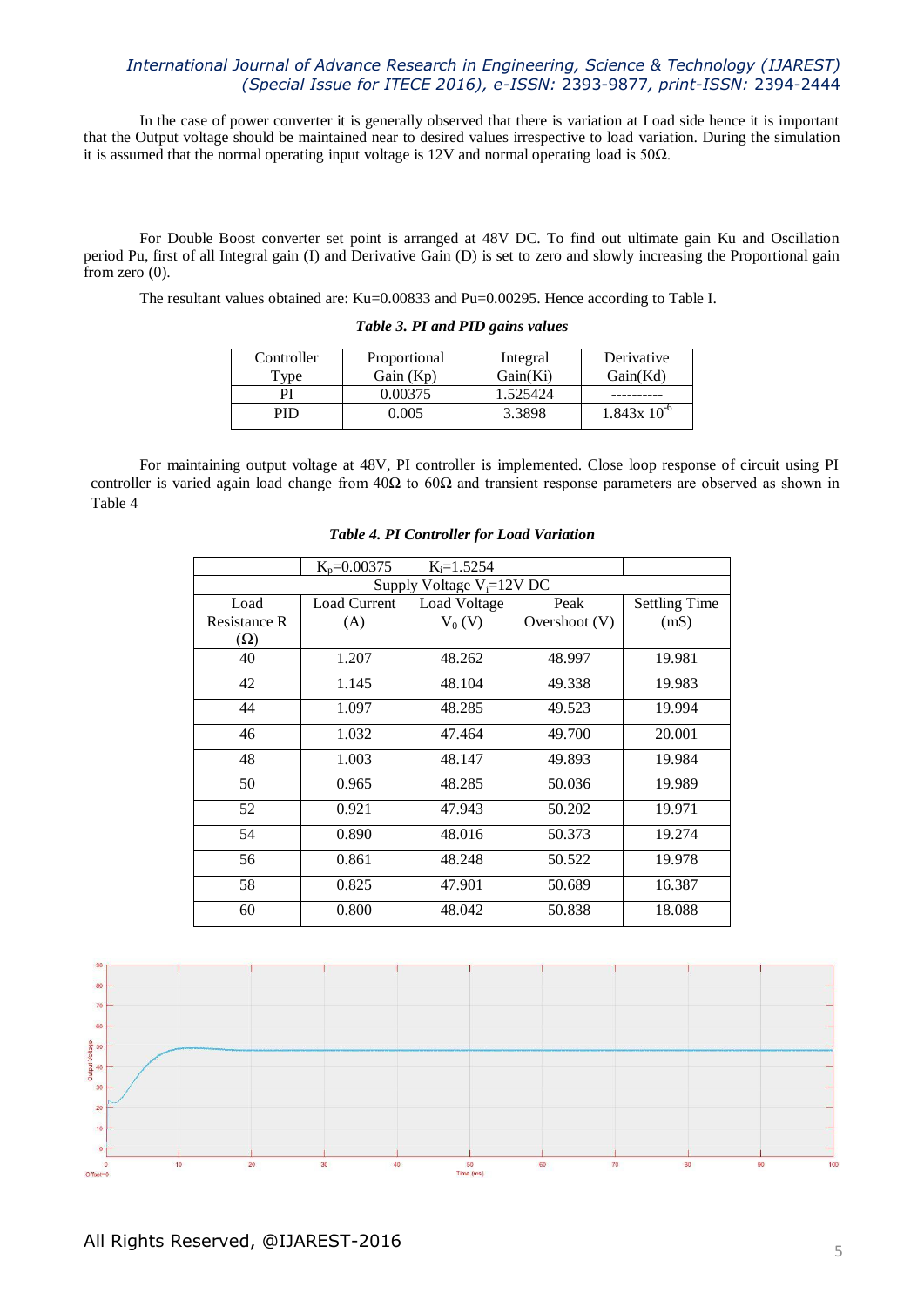### *Fig.6 Close Loop for R<sup>L</sup> =50Ω for Double Boost Convertor for PI Controller*

Figure 6 shows that required set point value is achieved using PI controller

For load variation it is observed that, as the load value increases peak overshoot and settling time for the system increases.

Similarly for Load Variation from 9V Dc to 12V DC.

| Load resistance Value $R_{I} = 50\Omega$ |                                   |                 |                      |  |
|------------------------------------------|-----------------------------------|-----------------|----------------------|--|
|                                          | $K_p = 0.00375$<br>$K_i = 1.5254$ |                 |                      |  |
| Line Voltage                             | Load Voltage                      | Peak            | <b>Settling Time</b> |  |
| $V_i(V)$                                 | $V_0(V)$                          | Overshoot $(V)$ | (mS)                 |  |
|                                          | 48.028                            | 48.760          | 19.990               |  |
| 10                                       | 48.422                            | 48.665          | 19.989               |  |
| 11                                       | 48.106                            | 49.340          | 19.291               |  |
| 12                                       | 48.285                            | 50.036          | 19.989               |  |

*Table 5. PI Controller for Line Variation*

As in the case of line variation the peak overshoot increases as line voltage increases but the settling time remains nearby same for entire line variation operation.

### D. PID Controller

Analyzing the results available from PI controller, it is found that the value of Peak Overshoot and Settling time is somewhat higher. To reduce the value of the Peak Overshoot and Settling time PID controller can be used. PID controller having advantage over PI controller that it provides speedy response compare to PI controller. This speedy action is achieved due to D term.

For maintaining output voltage at 48V, PI controller is implemented. Close loop response of circuit using PID controller is varied again load change from 40Ω to 60Ω and transient response parameters are observed as shown in Table 6.

| Supply Voltage $V_i = 12V$ DC |                     |                |                               |           |
|-------------------------------|---------------------|----------------|-------------------------------|-----------|
|                               | $K_p = 0.005$       | $K_i = 3.3898$ | $K_d = 1.8437 \times 10^{-6}$ |           |
| Load                          | <b>Load Current</b> | Load Voltage   | Peak Overshoot                | Settling  |
| <b>Resistance R</b>           | (A)                 | $V_0(V)$       | (V)                           | Time (mS) |
| $(\Omega)$                    |                     |                |                               |           |
| 40                            | 1.203               | 48.133         | 48.375                        | 19.984    |
| 42                            | 1.146               | 48.130         | 48.371                        | 19.962    |
| 44                            | 1.094               | 48.125         | 48.367                        | 18.902    |
| 46                            | 1.046               | 48.124         | 48.366                        | 18.202    |
| 48                            | 1.003               | 48.125         | 48.366                        | 17.502    |
| 50                            | 0.962               | 48.132         | 48.373                        | 17.001    |
| 52                            | 0.925               | 48.139         | 48.381                        | 16.501    |
| 54                            | 0.891               | 48.144         | 48.386                        | 16.000    |
| 56                            | 0.859               | 48.149         | 48.391                        | 15.600    |
| 58                            | 0.83                | 48.168         | 48.410                        | 15.200    |
| 60                            | 0.802               | 48.170         | 48.412                        | 14.799    |

*Table 6. PID Controller for Load Variation*